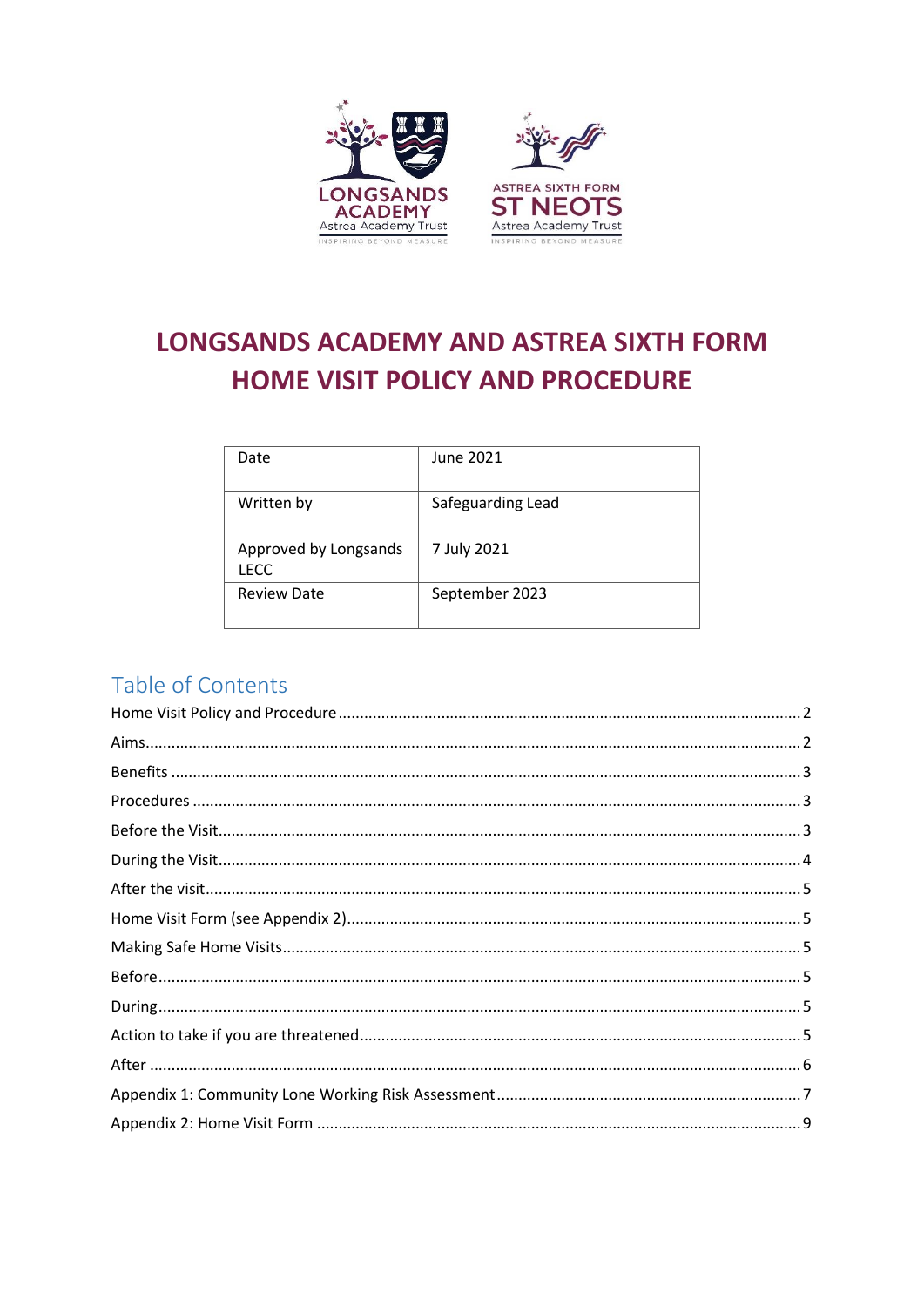| Policies/Documents referred to in this policy  | <b>Post holders/Persons named</b><br>in this policy |
|------------------------------------------------|-----------------------------------------------------|
| This policy links to other school policies on: | Safeguarding Lead                                   |
|                                                | <b>Attendance Manager</b>                           |
| Safeguarding                                   | <b>Head of Years</b>                                |
| <b>Health and Safety</b>                       | <b>Student Support Officers</b>                     |
| Attendance                                     | <b>Behaviour Manager</b>                            |
|                                                | Receptionist                                        |

# <span id="page-1-0"></span>**Home Visit Policy and Procedure**

# **ALL HOME VISITS CONDUCTED BY STAFF** *MUST* **BE AUTHORISED BY THE SAFEGUARDING LEAD.**

In addition, wherever possible parents/carers should be informed of the home visit prior to arrival, there will be exceptions to this for example a visit to confirm that an absent child is at home when parents/carers are not responding to telephone calls/text messages or emergency safeguarding visits.

#### **Home Visit Definition:**

A home visit is a visit that requires member(s) of staff to enter the home of a parent, carer, or guardian in the case of an emergency visit or a procedural visit.

# <span id="page-1-1"></span>**Aims**

• At Longsands Academy we recognise that parents/carers are children's first and most enduring educators and we value the contribution they make.

The aim of a home visit is:

- To establish a partnership between parents/carers and staff so that all parties share their knowledge about the child to enable the individual needs of the child to be met.
- To develop and strengthen relationships with parents/carers for the best interests of the child.

# **Reasons for home visits:**

Home visits are important in helping the school to make contact with new or hard to reach parents/carers. They are particularly useful as they enable the parents/carers to still have contact with the school, but in their own environment. Home visits are to be used when:

- Students are refusing to come into school
- When there are attendance issues/concerns
- When students are being educated at home
- When all other means of contact with a family has failed
- To meet with parents/carers to discuss an issue regarding their child where it is in the best interest of the child to have that discussion in their own home rather than at school *or*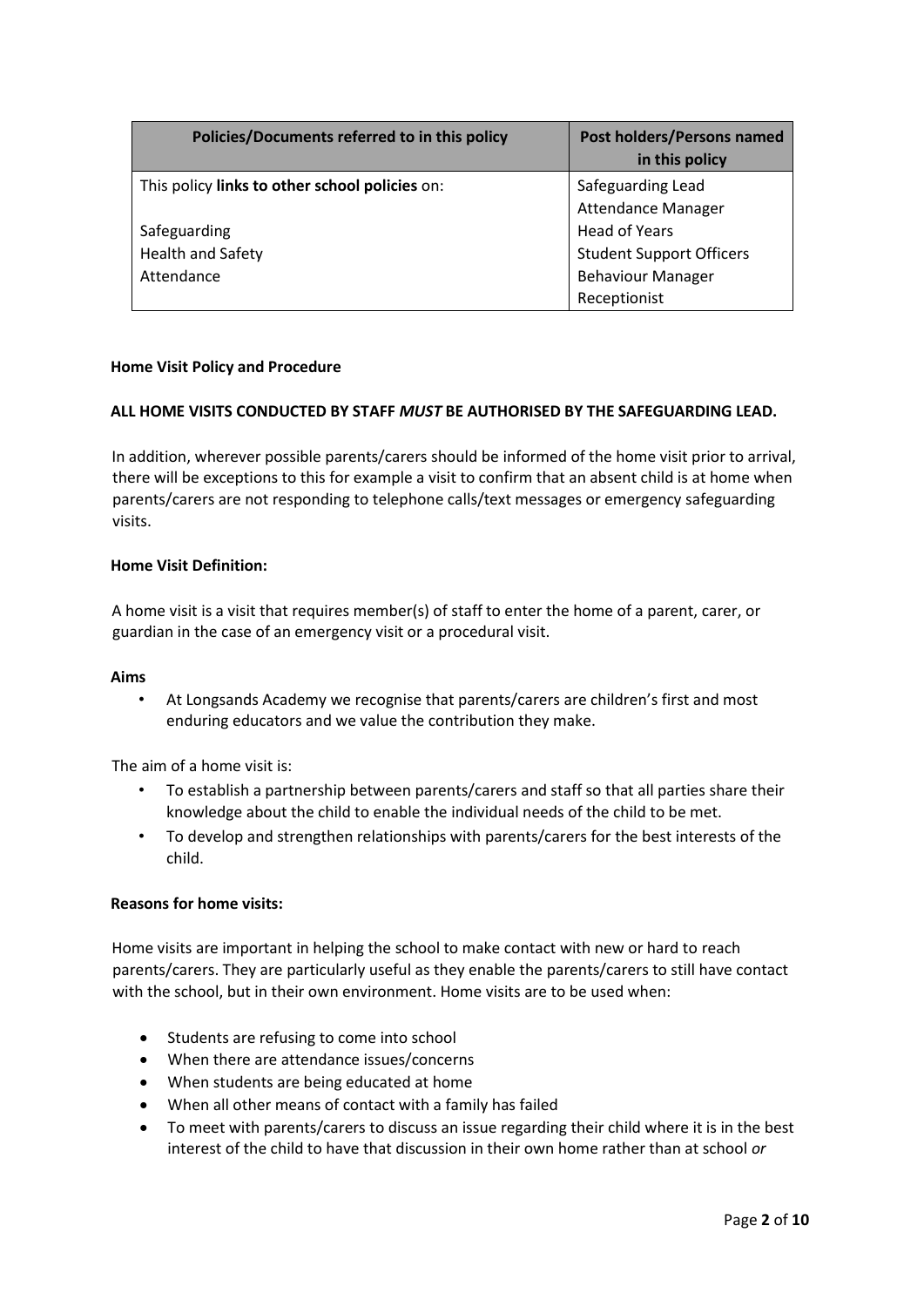where it would be difficult for a parents/carers to attend school for a meeting and information needs to be shared in a face to face meeting in a timely manner.

- To try and establish that a child is safe if they are absent from school and attempts to contact parents/carers have not elicited a response and we have any welfare or safeguarding concerns for the student.
- To work with and support parents/carers in developing strategies to help their child attend school where attendance is an issue.
- To collect from or drop a child off at home where there are concerns for a child's welfare if they travelled by other means.
- To drop off or collect work for a child when they are completing school work at home e.g. following a fixed term exclusion or medical issue.
- To visit a child who has been off school for a period of time, for example due to a medical issue, so that they do not feel isolated from school.
- To investigate situations when there are suspicions that someone may be on holiday contrary to earlier indications (for example when a child is not at school and reported as being ill during the same period for which a request for exceptional leave in term-time had been refused).

# <span id="page-2-0"></span>**Benefits**

Home visits have many benefits. For parents/carers and children, a home visit gives the opportunity to meet a key person in a setting that they are familiar and comfortable with. Other opportunities are to:

- Establish a positive contact with a key member of staff who is supporting the child.
- Meet family members that are important to the child.
- Talk about the child and their needs.

# <span id="page-2-1"></span>**Procedures**

The aim of the home visit policy procedure is to ensure good working practice and to provide guidelines in reducing risks to member of staff when undertaking home visits.

# <span id="page-2-2"></span>**Before the Visit**

- Be familiar with the school's policy and procedure for home visits.
- Be clear about the purpose of the visit. Make sure that a home visit is really necessary. (If possible and/or practical, arrange for parents/carers to come into the school)
- Make a written record of the purpose of the visit and the staff members involved.
- Arrange for an appropriate person to accompany you (typically Attendance Manager/Head of Year/SSO/Behaviour Manager/SLT). A reserve member of staff should also be arranged. Home visits must be conducted in pairs. Clarify each person's role. Ensure that the SOS device has been collected and is taken on the visit.
- Make sure you are well informed about the subject of the visit. Collect any necessary documentation. Check on school's policy and practice.
- Consider who you need to see, e.g. one or both parents/carers, with or without the child.
- Make sure you are well informed about the family and are aware of personal circumstances. Information can be requested from the relevant Designated Person prior to the visit.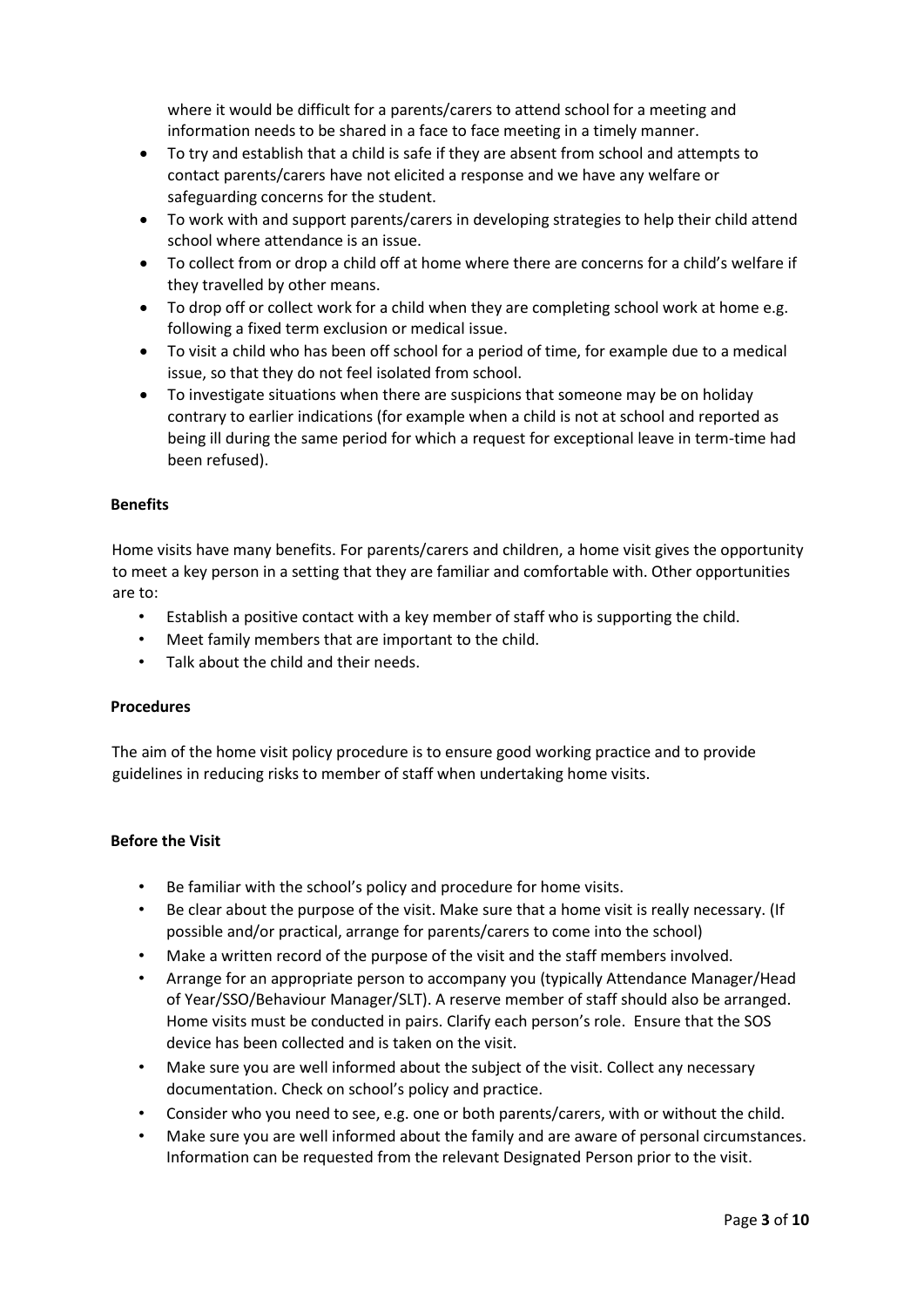- Wherever possible make an appointment to establish a time convenient to the family and to ensure that everyone you want to see will be present. Either make a phone call or send a letter.
- Refer to the **'Lone Working & Home Visits Step Analysis of Risk Assessment' (Appendix 1),**  and inform reception of your intended location and estimated return time before departing for a home visit.

# <span id="page-3-0"></span>**During the Visit**

- Dress appropriately.
- Introduce yourself, have identification available and explain again the purpose of the visit, carry your identification do not use a necklace lanyard.
- If there is no response from the property, leave a card with your details and to advise that a Home Visit was attempted. This should be followed up with a phone call or email.
- Do not enter the premises unless invited in by a responsible adult.
- Do not enter the premises if invited to do so by a child that is on the premises unsupervised by a responsible adult.
- Ensure that there are no animals in the room where a meeting takes place.
- Only speak to an adult with parental responsibility (parents/carers) or another responsible adult whom a parents/carers has delegated to be there in their absence and they have given us permission to speak to about the student for whom we are making the home visit.
- Do not speak to siblings other than to ask if their parents/carer is available. Do not discuss the purpose of the visit with siblings or any other unknown young person or adult at the premises.
- Do not go upstairs in a property unless accompanied by a responsible adult and then **ONLY** if you deem it completely safe to do so and necessary.
- **Do not enter a child's/young person's bedroom.**
- If you are concerned that a child/young person is in the home inappropriately alone/unsupervised/in danger contact the schools designated Safeguarding Officer straight away to discuss your observations or to seek immediate advice from them if you are uncertain whether the child is alone/unsupervised/in danger. If appropriate the Safeguarding Lead will make a referral to social care.
- If you feel that a child/young person is in immediate danger contact emergency services on 999.
- Assure parents/carers that you will treat anything they tell you sensitively and will only tell the Principal or other appropriate staff. Explain that you may need to take notes during the meeting. Do not promise not to relay information to school. Remember that under the child protection procedures you must report disclosures or suspicions to the designated teacher for child protection.
- Be sensitive to the culture, religion etc of the home.
- Request that parents do not smoke during your visit staff should leave if parents/carers refuse to comply with this request.
- Be professional; give professional advice and information rather than personal opinions.
- Be sympathetic, but remain neutral. Don't get personally involved. Be discreet but assertive about the direction of the conversation; do not gossip about the school or staff.
- Do not stay too long. Keep to the point.
- Do not carry large sums of money when making a home visit.
- Complete Home Visit Form to evidence visit.
- Whilst covid restrictions are in place, home visits take place as doorstep visits.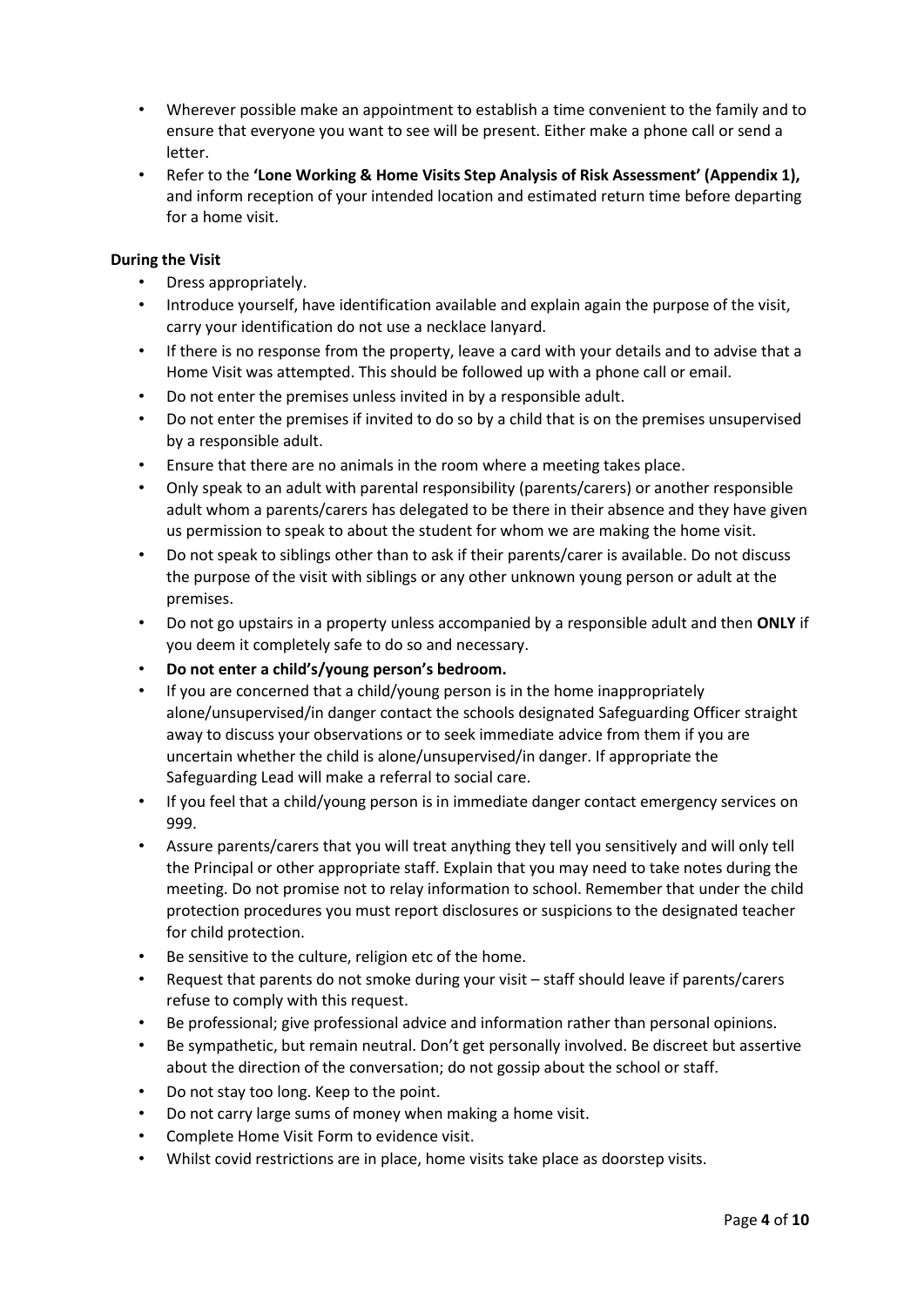# <span id="page-4-0"></span>**After the visit**

- Report back to the school; give written feedback to the appropriate staff using the Home Visit Form
- If you are not returning directly to school, telephone the school after the visit to say you have left the home visit.

Any Child Protection concerns arising from home visits should be discussed with the Designated Child Protection Officer on arrival back.

- At school, do not discuss individual home visits with staff who are not involved with those particular children.
- If you have noted any inappropriate activity in the property during the visit, this must be recorded on the visit form and, if necessary, reported to the relevant authority.

#### <span id="page-4-1"></span>**Home Visit Form (see Appendix 2)**

- It is essential that staff write a short report on every visit they make and update CPOMS under the parental contact section.
- If an incident does occur the visitor should record all details as soon as possible after the incident, before precise recollection of events fall from their memory.
- If an accusation of abuse is made against the visit/visitor advice should be sought from the Principal as soon as possible.

#### <span id="page-4-2"></span>**Making Safe Home Visits**

#### <span id="page-4-3"></span>**Before**

- Complete/hand in, 'Lone Working & Home Visits Step Analysis of Risk Assessment'
- Be clear about the purpose of the visit.
- Arrange for an appropriate person to accompany you.
- Be well informed about the subject of the visit.
- Always make sure that the school knows where you are going by informing reception when you sign out.

#### <span id="page-4-4"></span>**During**

- Carry a mobile phone and SOS device with you, leaving your contact number with Reception
- Consider who you need to see.
- Make a prior appointment to establish a time of visit.
- Carry identification; do not wear it on a necklace lanyard.
- Do not stay too long.
- Introduce yourself.
- Be professional.
- Don't carry large sums of money.

# <span id="page-4-5"></span>**Action to take if you are threatened**

- If you are threatened or prevented from leaving stay calm, try to control the situation and press the SOS button to activate contact centre support. Try to appear confident, speak slowly and clearly and not be enticed into an argument. Try to diffuse the situation by saying you will seek advice from a senior member of staff or colleague.
- Keep your distance, never touch or turn your back on someone who is angry.
- Wait outside the property until all staff involved have arrived.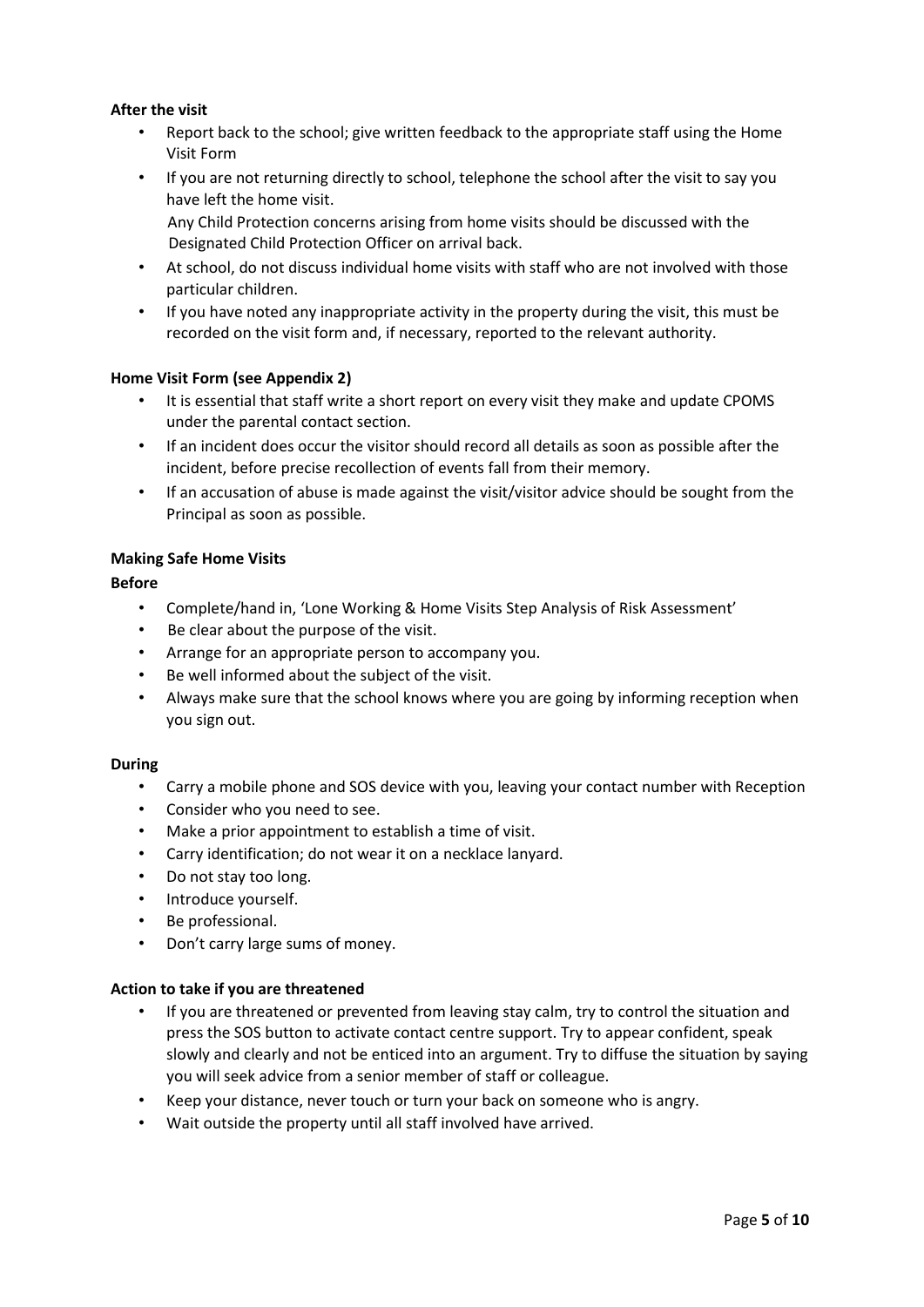- Consider whether sending out two members of staff may escalate the difficulties. If so, the second member of staff should remain in sight of the property should there be the need for increased support.
- When working as a pair agree a code word (safe word) or phrase to alert a colleague that you need assistance or should leave.
- The same code word should be used if you contact school to alert them that you are in danger and need support.
- Staff must leave the property and reach a place of safety if you have any concerns about personal safety and inform school immediately.

# <span id="page-5-0"></span>**After**

Report back in school, complete a home visit form and update CPOMS under the parental contact section.

or

If you are not returning directly to school, telephone the school after the visit to say you have left the residence.

# **If you are concerned about your safety do not visit.**

**It is strongly recommended that no one makes an evening home visit.** 

**Safe word:** To be agreed and recorded on the 'Lone Working & Home Visits Step Analysis of Risk Assessment Intent to Visit'.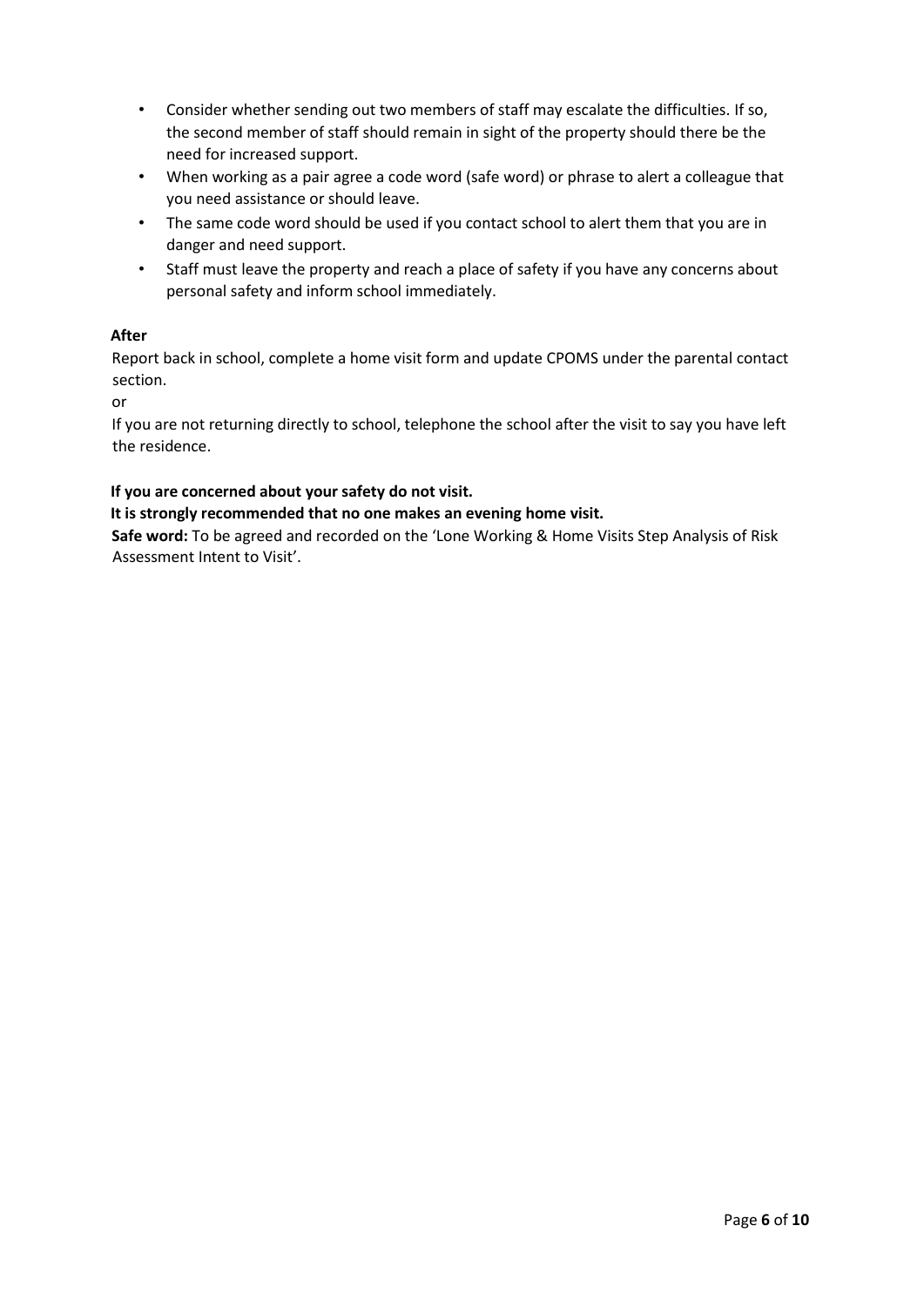# **Appendix 1: Community Lone Working Risk Assessment**

WORK ACTIVITY RISK ASSESSMENT: Task being undertaken: - Lone Working Risk Assessment – out of office. Occupations:-All Staff. Any vulnerable persons particularly at risk:- Safeguarding team aware of named visit Date of assessment:- Any

<span id="page-6-0"></span>

| <b>Hazards</b>                                           | People                           | Severity of harm                                                                                          | Likelihood         | <b>Risk Level</b> | <b>Controls</b>                                                                                                                                                                                                                                                                                                                   |
|----------------------------------------------------------|----------------------------------|-----------------------------------------------------------------------------------------------------------|--------------------|-------------------|-----------------------------------------------------------------------------------------------------------------------------------------------------------------------------------------------------------------------------------------------------------------------------------------------------------------------------------|
| Aggressive or violent<br>parent/student/family<br>member | Member of staff may be<br>harmed | Major injury may occur                                                                                    | Remote possibility | low               | Refer to home visit policy,<br>risk reduced by informing<br>safeguarding team prior to<br>visit<br>2 person visit wherever<br>possible<br>Inform reception and sign out<br>so others aware<br>Take mobile phone for<br>communication<br>Carry SOS device                                                                          |
| Driving                                                  | Member of staff may be<br>harmed | Vehicle breakdown<br>Accident<br>Intruder in vehicle<br>when unattended<br>Use of mobile phone<br>Fatigue | Remote possibility | Low               | Maintain vehicle properly<br>Belong to a breakdown<br>organisation<br>Carry torch, phone etc for<br>emergency<br>Advise team or partner where<br>you are going<br>Phone in if plan changes<br>Do not leave valuables in car<br>(e.g. laptop)<br>Avoid risky areas where<br>advice has been received from<br>partner organisations |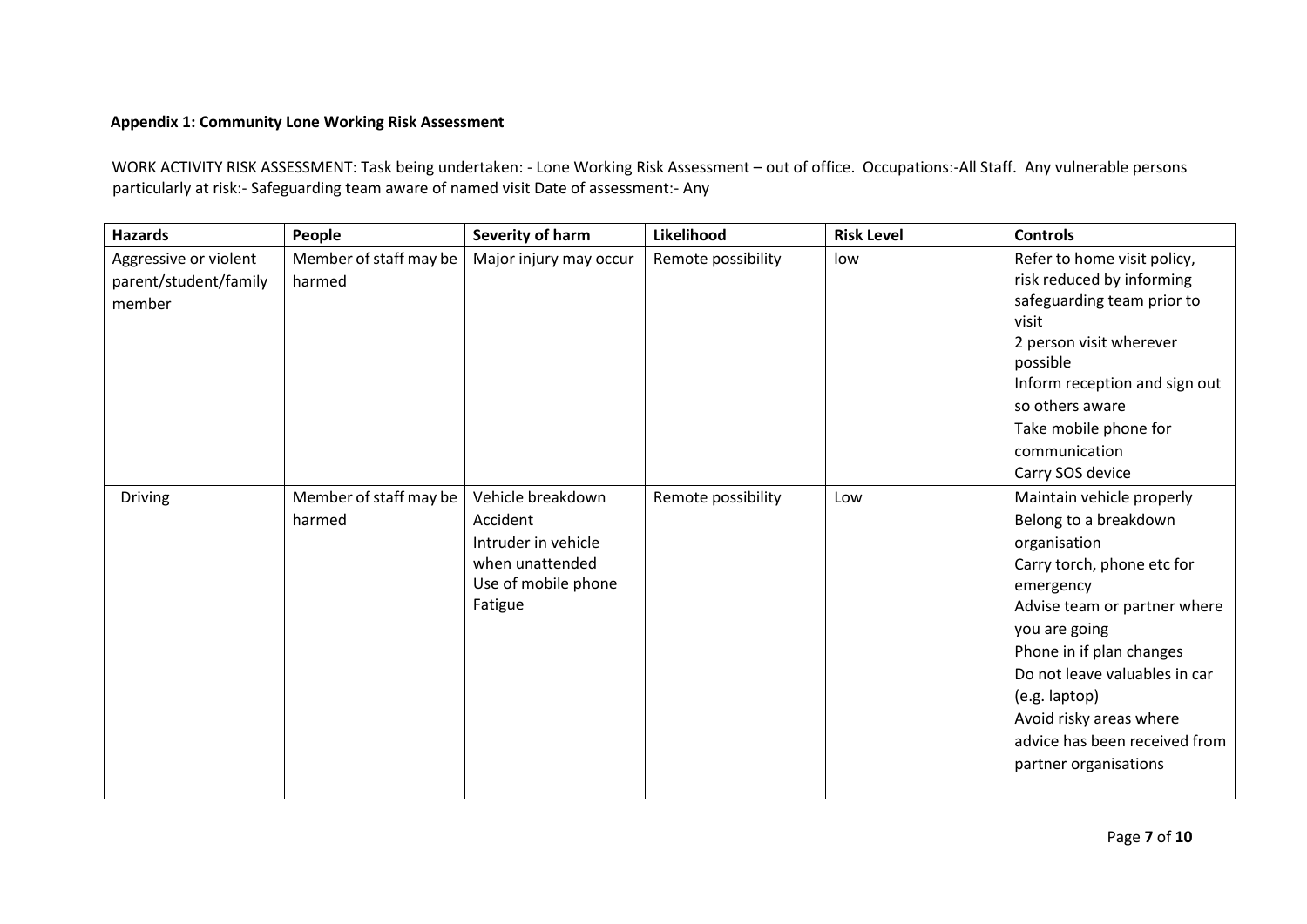| Movement through       | Member of staff may be | Attack Theft of        | remote | Low | Back down from confrontation   |
|------------------------|------------------------|------------------------|--------|-----|--------------------------------|
| public areas e.g.      | harmed                 | property               |        |     | Call for help using SOS device |
|                        |                        |                        |        |     |                                |
| to/from car parks      |                        |                        |        |     | Keep valuables secure and out  |
|                        |                        |                        |        |     | of sight or disguised          |
|                        |                        |                        |        |     | Surrender valuables if         |
|                        |                        |                        |        |     | personal safety is at risk     |
|                        |                        |                        |        |     |                                |
| Illness or injury/     | Member of staff may    | Illness or injury      | Remote | low | Alert Emergency services if    |
| accident               | be harmed or injured   | Take mobile            |        |     | appropriate                    |
|                        |                        | communications         |        |     | Alert team members if able to  |
|                        |                        |                        |        |     | Ensure access to phone and     |
|                        |                        |                        |        |     | SOS device                     |
|                        |                        |                        |        |     | Take prescribed medication as  |
|                        |                        |                        |        |     | directed or as needed          |
|                        |                        |                        |        |     | Complete injury at work        |
|                        |                        |                        |        |     | protocol on return             |
| Attack by dog or other | Member of staff may    | Major injury may occur | Remote | Low | Avoid contact with animals     |
| animal                 | be harmed or injured   |                        |        |     | Seek local advice before       |
|                        |                        |                        |        |     | entering premises with         |
|                        |                        |                        |        |     | animals                        |
|                        |                        |                        |        |     | Appropriate behaviour near     |
|                        |                        |                        |        |     | animals - avoid alarming       |
|                        |                        |                        |        |     | them, e.g. sudden movements    |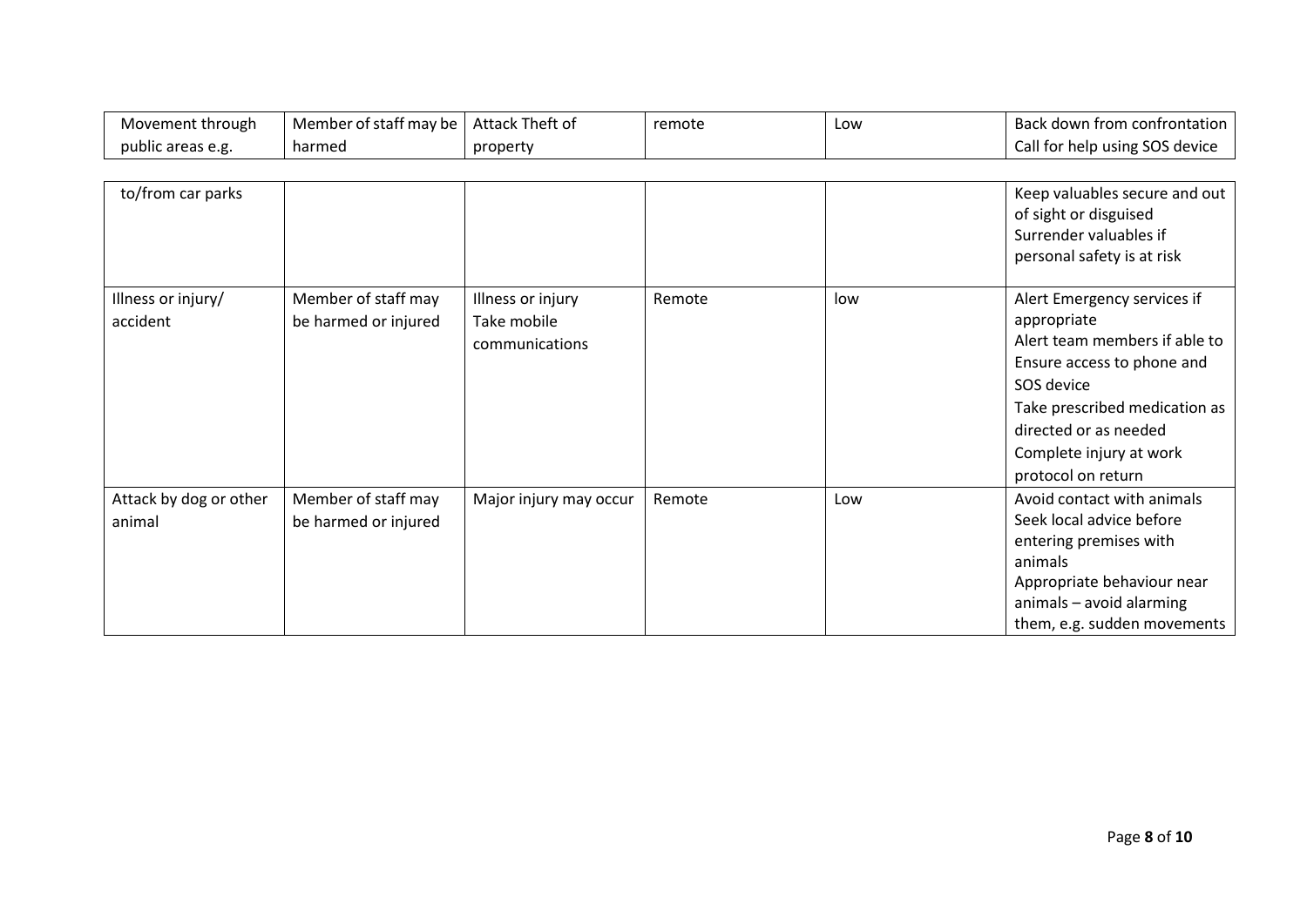# <span id="page-8-0"></span>**Appendix 2: Home Visit Form**

| CADEMY                                         | <b>LONGSANDS ACADEMY</b><br><b>Home Visit Form</b> |
|------------------------------------------------|----------------------------------------------------|
|                                                |                                                    |
|                                                |                                                    |
| <b>Student Name</b>                            |                                                    |
|                                                |                                                    |
|                                                |                                                    |
|                                                |                                                    |
|                                                |                                                    |
|                                                |                                                    |
|                                                |                                                    |
| The top copy of this MUST be left at the home. |                                                    |
|                                                | PLEASE DO NOT WRITE IN THIS SECTION                |